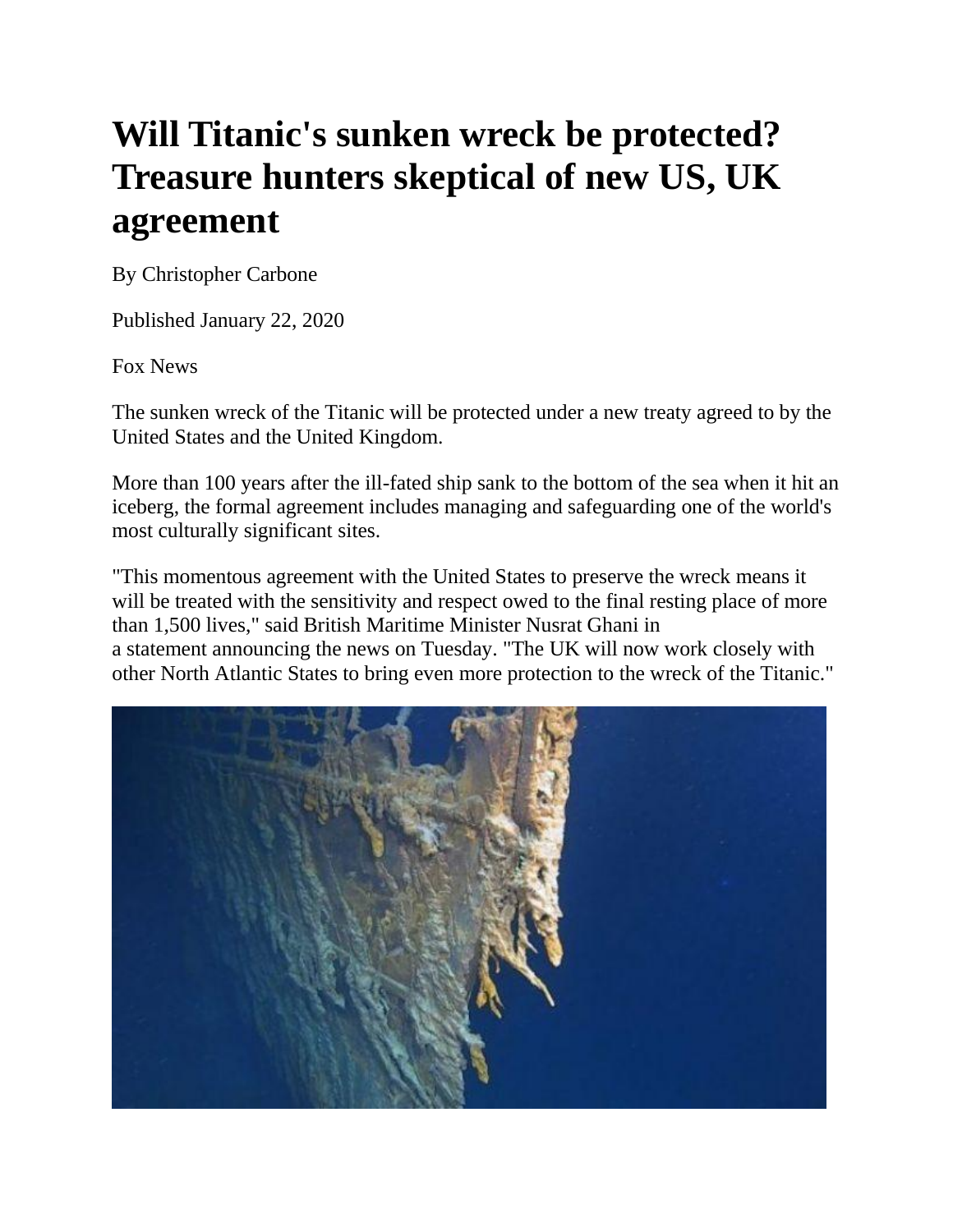New images show the deterioration of the Titanic wreck. (Atlantic Productions)

The Titanic hit an iceberg at 11:40 p.m. ship's time on April 14, 1912, and sank on its maiden voyage just over two hours later with the loss of all but 706 of the 2,223 people onboard, according to a Senate report released at the time. The Titanic incident led to the drawing up of the SOLAS (Safety of Lives at Sea) Convention in 1914, which sets the minimum safety standards by which ships are required to comply worldwide.

"I am delighted that we are taking new steps to protect the Titanic, which played such a famous part in Belfast's proud maritime history," Secretary of State for Northern Ireland, Rt Hon Julian Smith MP, said in a statement. "People come from across the world to the Titanic Belfast visitor center, and these new measures are hugely symbolic of its continued role in the city's growing tourist industry."

The wreck, which has attracted international attention since it was first discovered in 1985, has also attracted scavengers and others who have not been respectful of the site that sits about 12,500 feet below the surface and about 350 nautical miles off the Canadian coast of Newfoundland.

Robert Ballard, who first found the wreck, once attacked private submarine operators for inflicting damage on the deck during vessel landings, the Brisbane Times reports.

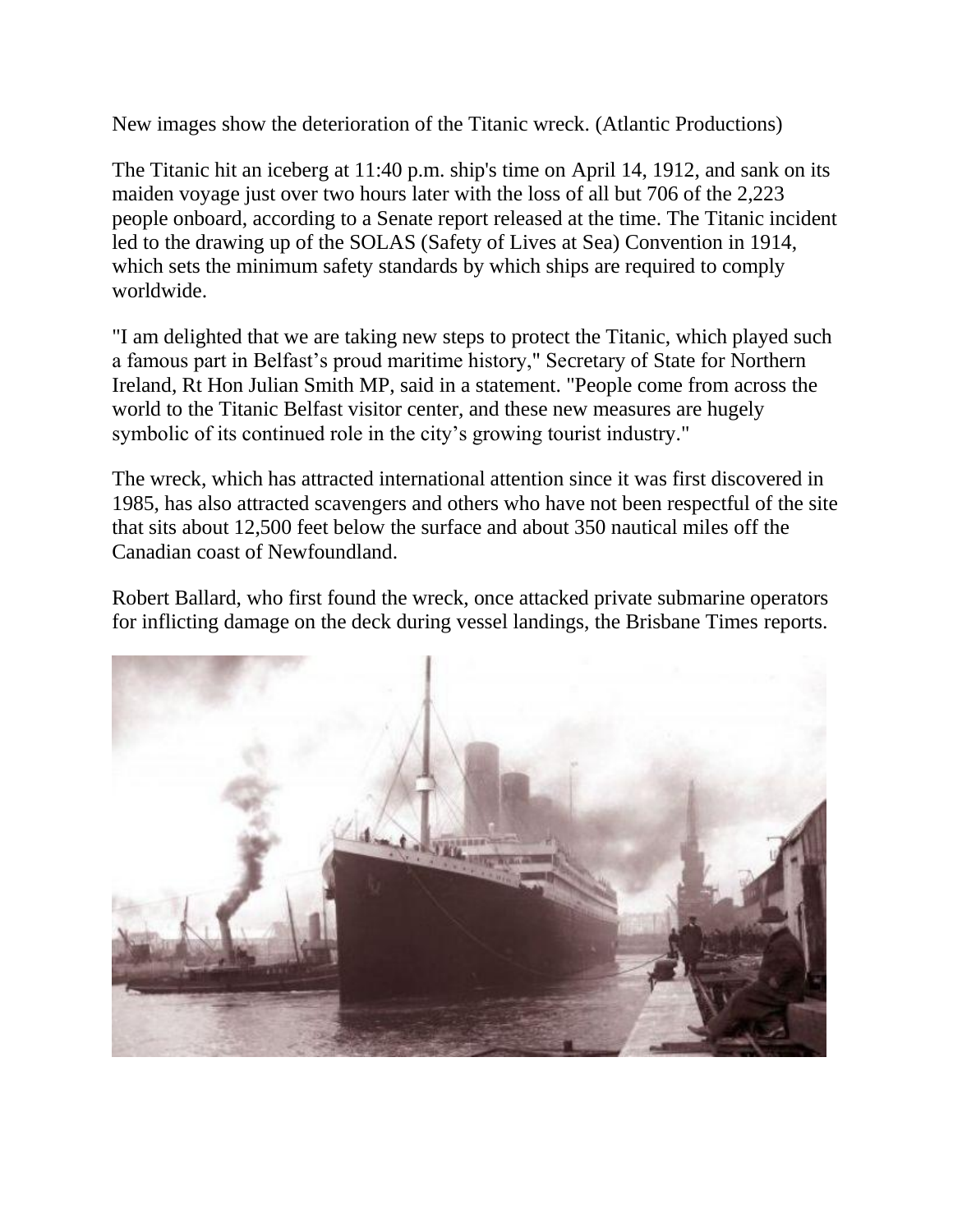The Titanic leaving Southampton April 10, 1912. (Photo by Universal History Archive/UIG via Getty Images)

The international agreement, which has been in negotiation since 1986 and was signed by the U.K. in 2003, was not accepted by the U.S. until last November.

"The Agreement reinforces the United States' collaborative efforts with the United Kingdom and others to preserve the wreck site as an international maritime memorial to the men, women and children who perished aboard the ship," the State Department explained in a statement at the time. "The RMS Titanic is of major national and international historical, cultural and scientific significance and merits appropriate protection."

However, the new agreement will be tested quickly as a U.S. private company reportedly plans to cut open a section of the deckhouse roof to access and retrieve thousands of precious artifacts.



Survivors watch from the lifeboats as the ill-fated White Star liner, the Titanic, plunges beneath the waves. Original Publication: Illustrated London News, 1912. ((Photo by Hulton Archive/Getty Images))

The U.K. will not take the lead in working with Canada and France to get them to also ratify the agreement -- but time is working against the sunken wreck.